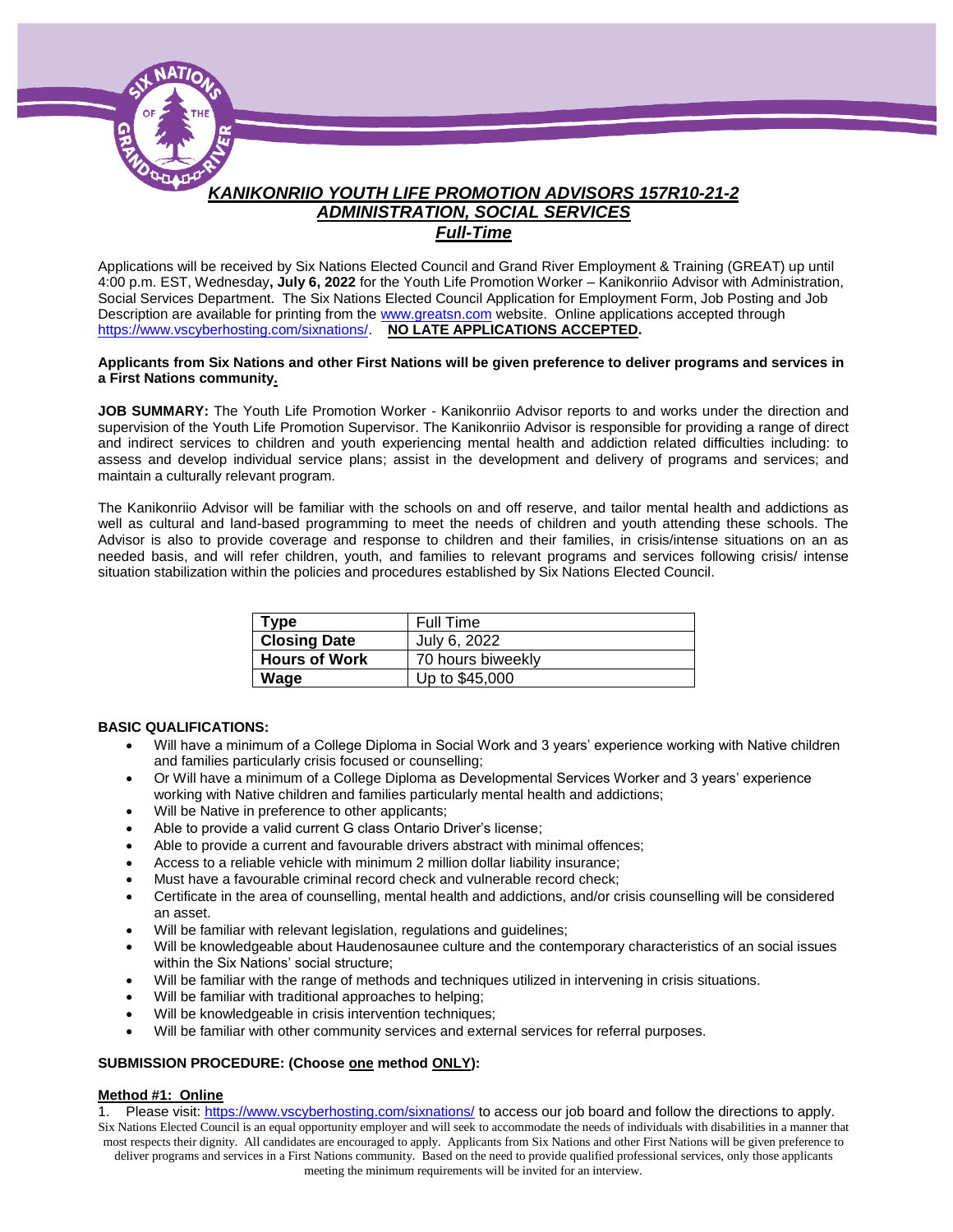- 2. Please ensure all required documents are provided/uploaded with your application package, which include:
	- a. Cover letter including your band name and number (if applicable). Please indicate in your letter how your education and experience qualifies you for this position.
	- b. Recent resume clearly identifying that you meet the Basic Qualifications of this position as stipulated above.
	- c. Copy of your education diploma/degree/certificate and transcript.
- 3. If you have any questions or need assistance please reach out to Lesleigh Rusnak, Staffing Officer at 519-445-2223 ext 4343 or via email a[t StaffHR@sixnations.ca.](mailto:StaffHR@sixnations.ca)

#### **Method #2: GREAT – Applications must include all of the following:**

- 1. Printed, filled in and authorized Six Nations of the Grand River Application for Employment Form.
- 2. Cover letter including your band name and number (if applicable). Please indicate in your letter how your education and experience qualifies you for this position.
- 3. Recent resume clearly identifying that you meet the Basic Qualifications of this position as stipulated above.
- 4. Photocopy of your education diploma/degree/certificate and transcript.
- 5. Place all documents listed above in a sealed envelope and mail to or drop off at:

#### **Youth Life Promotion Worker – Full Time– 157R10-21-2**

c/o Reception Desk Grand River Employment & Training (GREAT) P.O. Box 69, 16 Sunrise Court Ohsweken, Ontario N0A 1M0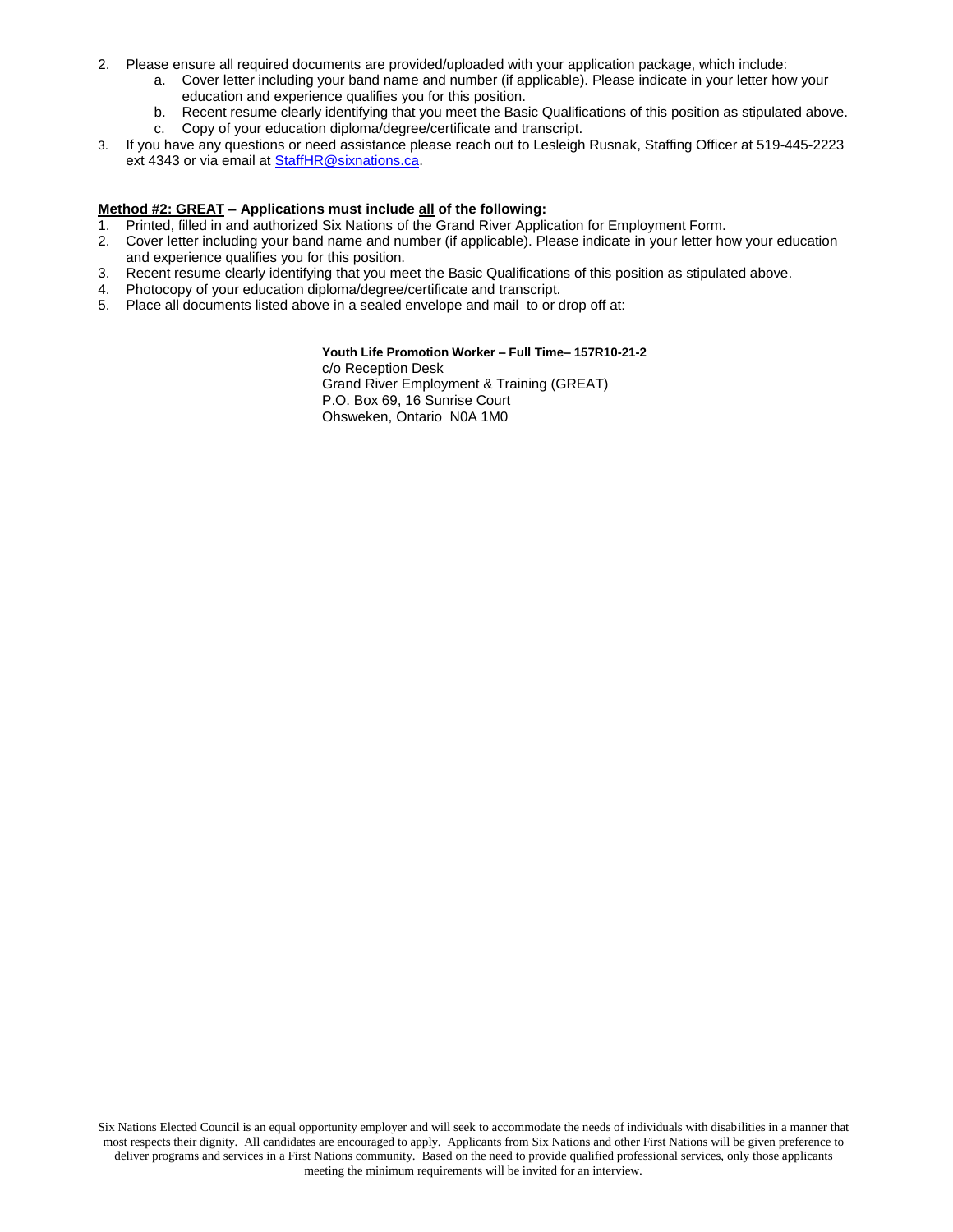

**(519) 445-2071** Administration Office **Fax: (519) 445-1783**

**P.O. Box 5001 Ohsweken, ON N0A 1M0**

# **Youth Life Promotion Worker (KANIKONRIIO ADVISOR)**

# **REPORTING RELATIONSHIP:**

Reports to and works under the direction and supervision of the Youth Life Promotion Supervisor, Six Nations Social Services, Six Nations Council.

## **PURPOSE AND SCOPE OF THE POSITION:**

The Kanikonriio Advisor is responsible for providing a range of direct and indirect services to children and youth experiencing mental health and addiction related difficulties including: to assess and develop individual service plans; assist in the development and delivery of programs and services; and maintain a culturally relevant program.

The Kanikonriio Advisor will be familiar with the schools on and off reserve, and tailor mental health and addictions as well as cultural and land-based programming to meet the needs of children and youth attending these schools. The Advisor is also to provide coverage and response to children and their families, in crisis/intense situations on an as needed basis, and will refer children, youth, and families to relevant programs and services following crisis/ intense situation stabilization.

## **1. TECHNICAL**

- $\triangleright$  Provides initial response to individuals and families in crisis/intense situations in a flexible and responsive manner;
- $\triangleright$  Provides immediate support, rapid stabilization and relief of symptoms to support early identification and intervention of mental health and addiction difficulties;
- $\triangleright$  Provides follow-up support until the client is linked to the appropriate service when necessary.
- $\triangleright$  Assists adults, children and families in the development of safety/crisis plans to reduce the risk of continued or future crisis and education on suicide prevention.
- Assesses the need for emergency medical/psychiatric services and act accordingly.
- $\triangleright$  Assists in the development, delivery, organization and evaluation of community information and support sessions and workshops.
- Deliver afterschool, summer camps and other in school programming such as Roots of Empathy, Stop Now And Plan, before and after school supports.

## **2. ADMINISTRATIVE**

- $\triangleright$  Maintains records, collects and organize statistics/data in accordance with the funding criteria.
- $\triangleright$  Participates in and contributes to unit staff meetings respecting unit problem solving evaluation, goal and objectives setting and work planning.

Six Nations Elected Council is an equal opportunity employer and will seek to accommodate the needs of individuals with disabilities in a manner that most respects their dignity. All candidates are encouraged to apply. Applicants from Six Nations and other First Nations will be given preference to deliver programs and services in a First Nations community. Based on the need to provide qualified professional services, only those applicants meeting the minimum requirements will be invited for an interview.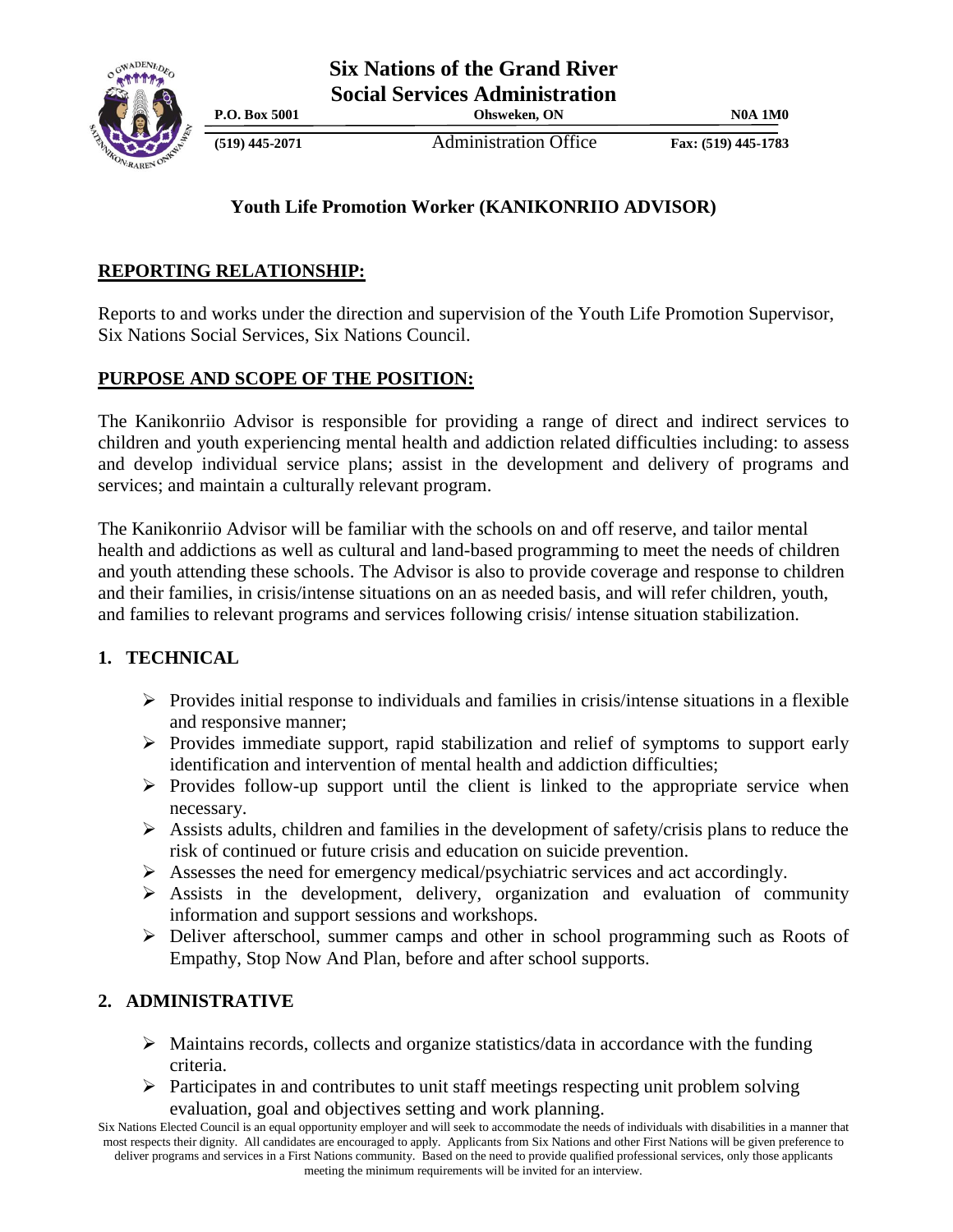- $\triangleright$  Assists with the establishment of operational service criteria and delivery of protocols.
- $\triangleright$  Maintains daily/activity/contact logs.
- $\triangleright$  Participates in the development and modification of service plans based on the results of the assessment.

### **3. COMMUNICATIONS & LIAISON**

- $\triangleright$  Ability to prioritize children and youth based on need and challenges that affect overall functioning and success;
- $\triangleright$  Develop a communication strategy with outlying medical facilities and/or local emergency response personnel;
- $\triangleright$  Develop an on-going communication strategy with the education system;
- $\triangleright$  Works cooperatively with internal as well as external staff and families in the development of initial plans of care;
- $\triangleright$  Liaises with other service providers as appropriate;
- $\triangleright$  Updates the information system as service provision takes place;
- $\triangleright$  Works in collaboration with community agencies to monitor crisis/intense situations;
- $\triangleright$  Contacts proper authorities as needed/required;
- Arranging for such professional assessments as are deemed appropriate to gaining a full understanding of client/case needs; and by
- $\triangleright$  Updating the case information system as required.

#### **4. OTHER RELATED DUTIES:**

Any other related duties as assigned by the Supervisor of Youth Life Promotions which includes, but is not limited to, participation in the Tragic Events Response Team, Six Nations Community Emergency Measures Plan and participation in Crisis Services.

#### **WORKING CONDITIONS:**

- $\triangleright$  Work involves consultation with various service providers.
- $\triangleright$  Work involves external contact with referring agencies and training.
- $\triangleright$  Work involves direct client contact with some risk due to predisposition of some clients.
- $\triangleright$  Work will require travel in the community as required using own transportation, possibly some air travel.
- $\triangleright$  Work will involve after school, evening hours, weekends and various locations of contact.
- $\triangleright$  Participation on the crisis line and crisis services

#### **WORKING RELATIONSHIPS:**

**The Supervisor, Youth Life Promotion**– receives direction, guidance, and discusses plans, priorities, or interacts to ensure tasks are done efficiently and effectively; receives instruction, supervision;

**Aboriginal Children's Mental Health Workers**-the Advisor is a member of a team designated by the Supervisor of which the Aboriginal Children's Mental Health Worker is the Lead, receives support regarding client mental health, addictions, and behavioural needs, receives and makes referrals to and from the Children's Mental Health Workers as required, coordinates program efforts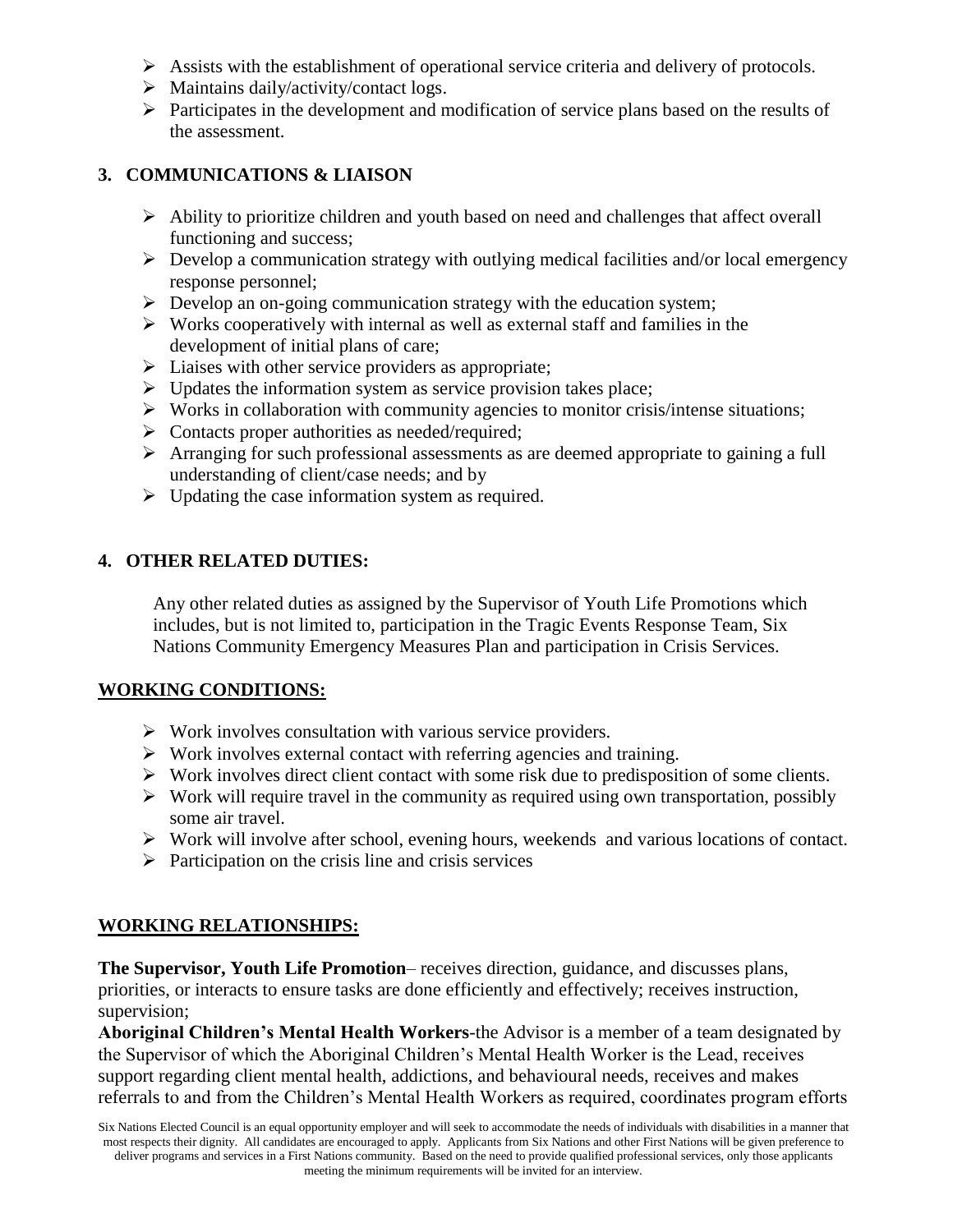within the Advisor's team, follows up on liaised programming and/ client referrals from the School Social Workers;

**Other Staff/other Six Nations agencies** – with courtesy, cooperation and teamwork;

**With the public/clients** – represents and promotes the Six Nations Social Services Program in a courteous, positive, and cooperative manner; provides information and assistance;

**External Agencies** – represents and promotes Six Nations interests related to Child and Family Services program; maintains awareness of legislation, policy and program changes; seeks to develop sound professional working relationships.

Discusses plans, priorities and interacts to ensure tasks are done efficiently and effectively; receives instruction and supervision.

# **KNOWLEDGE AND SKILLS:**

## Minimum Qualifications

The successful applicant(s):

- $\triangleright$  Will have a minimum of a College Diploma in Social Work and 3 years' experience working with Native children and families particularly crisis focussed or counselling;
- Or Will have a minimum of a College Diploma as Developmental Services Worker and 3 years' experience working with Native children and families particularly mental health and addictions;
- $\triangleright$  Will be Native in preference to other applicants;
- $\triangleright$  Able to provide a valid current G class licence;
- $\triangleright$  Able to provide a current and favourable drivers abstract with minimal offences;
- Access to a reliable vehicle with minimum 2 million dollar liability insurance;
- $\triangleright$  Must have a favourable criminal record check ad vulnerable record check;
- $\triangleright$  Certificate in the area of counselling, mental health and addictions, and/or crisis counselling will be considered an asset.

## Other Preferred Qualifications

- $\triangleright$  Will be familiar with relevant legislation, regulations and guidelines;
- $\triangleright$  Will be knowledgeable about Haudenosaunee culture and the contemporary characteristics of an social issues within the Six Nations' social structure;
- $\triangleright$  Will be familiar with the range of methods and techniques utilized in intervening in crisis situations.
- $\triangleright$  Will be familiar with traditional approaches to helping;
- $\triangleright$  Will be knowledgeable in crisis intervention techniques;
- $\triangleright$  Will be familiar with other community services and external services for referral purposes.

# **IMPACT OF ERROR:**

Errors in judgement and in the conduct of duties could lead to jeopardizing of program funding, loss of credibility, poor public relations, public confusion, serious impacts on clients and legal liability to self and to Six Nations.

## **CONTROL:**

Six Nations Elected Council is an equal opportunity employer and will seek to accommodate the needs of individuals with disabilities in a manner that most respects their dignity. All candidates are encouraged to apply. Applicants from Six Nations and other First Nations will be given preference to deliver programs and services in a First Nations community. Based on the need to provide qualified professional services, only those applicants meeting the minimum requirements will be invited for an interview.